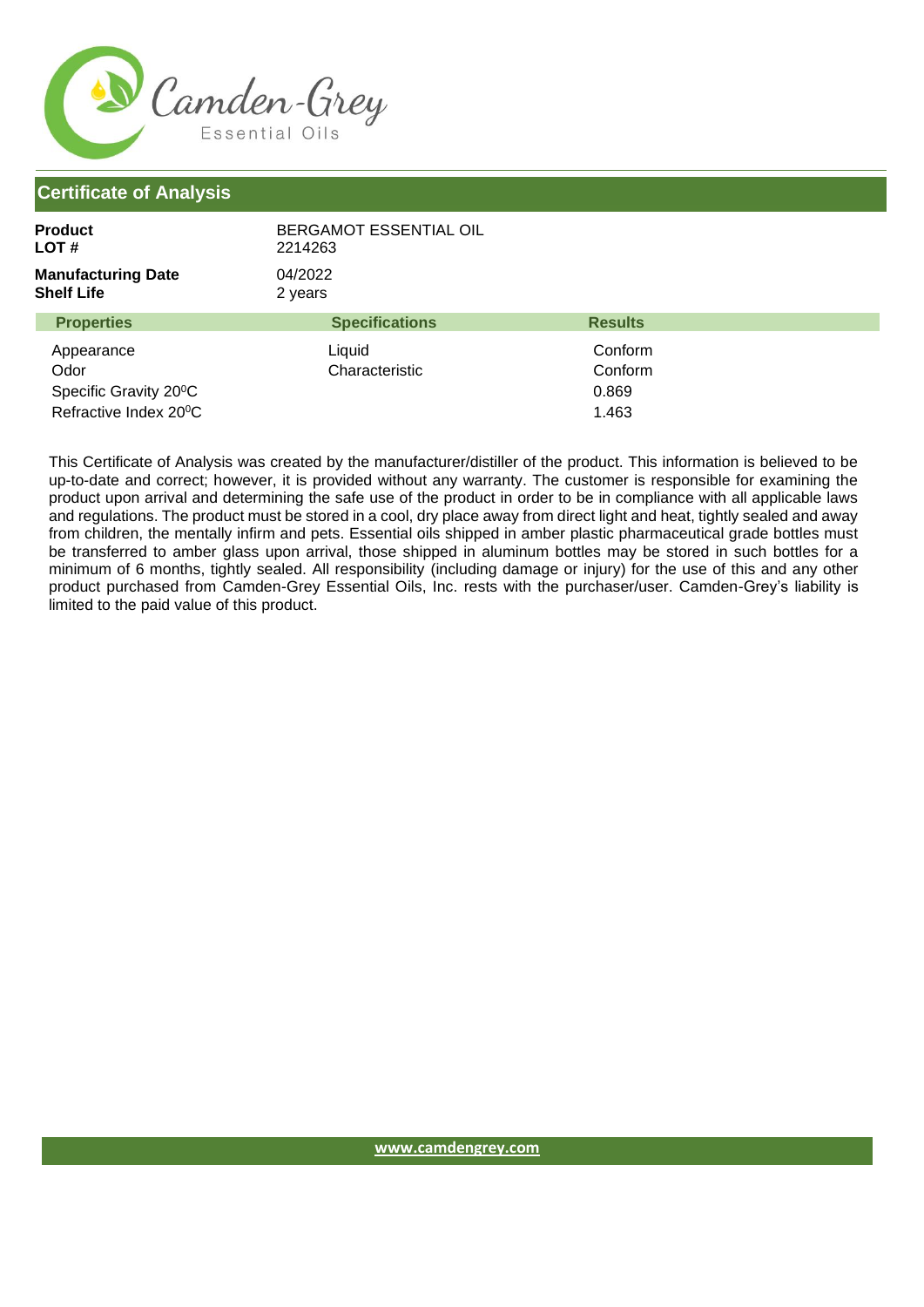

| Product<br>LOT #<br><b>Manufacturing Date</b><br>Shelf Life | BERGAMOT ESSENTIAL OIL<br>2104267<br>04/01/2021<br>2 years |                |  |
|-------------------------------------------------------------|------------------------------------------------------------|----------------|--|
| <b>Properties</b>                                           | <b>Specifications</b>                                      | <b>Results</b> |  |
|                                                             |                                                            |                |  |

| Appearance                         | Liquid         | Conform |  |
|------------------------------------|----------------|---------|--|
| Odor                               | Characteristic | Conform |  |
| Specific Gravity 20 <sup>°</sup> C |                | 0.88    |  |
| Refractive Index 20 <sup>°</sup> C |                | 1.47    |  |

This Certificate of Analysis was created by the manufacturer/distiller of the product. This information is believed to be up-to-date and correct; however, it is provided without any warranty. The customer is responsible for examining the product upon arrival and determining the safe use of the product in order to be in compliance with all applicable laws and regulations. The product must be stored in a cool, dry place away from direct light and heat, tightly sealed and away from children, the mentally infirm and pets. Essential oils shipped in amber plastic pharmaceutical grade bottles must be transferred to amber glass upon arrival, those shipped in aluminum bottles may be stored in such bottles for a minimum of 6 months, tightly sealed. All responsibility (including damage or injury) for the use of this and any other product purchased from Camden-Grey Essential Oils, Inc. rests with the purchaser/user. Camden-Grey's liability is limited to the paid value of this product.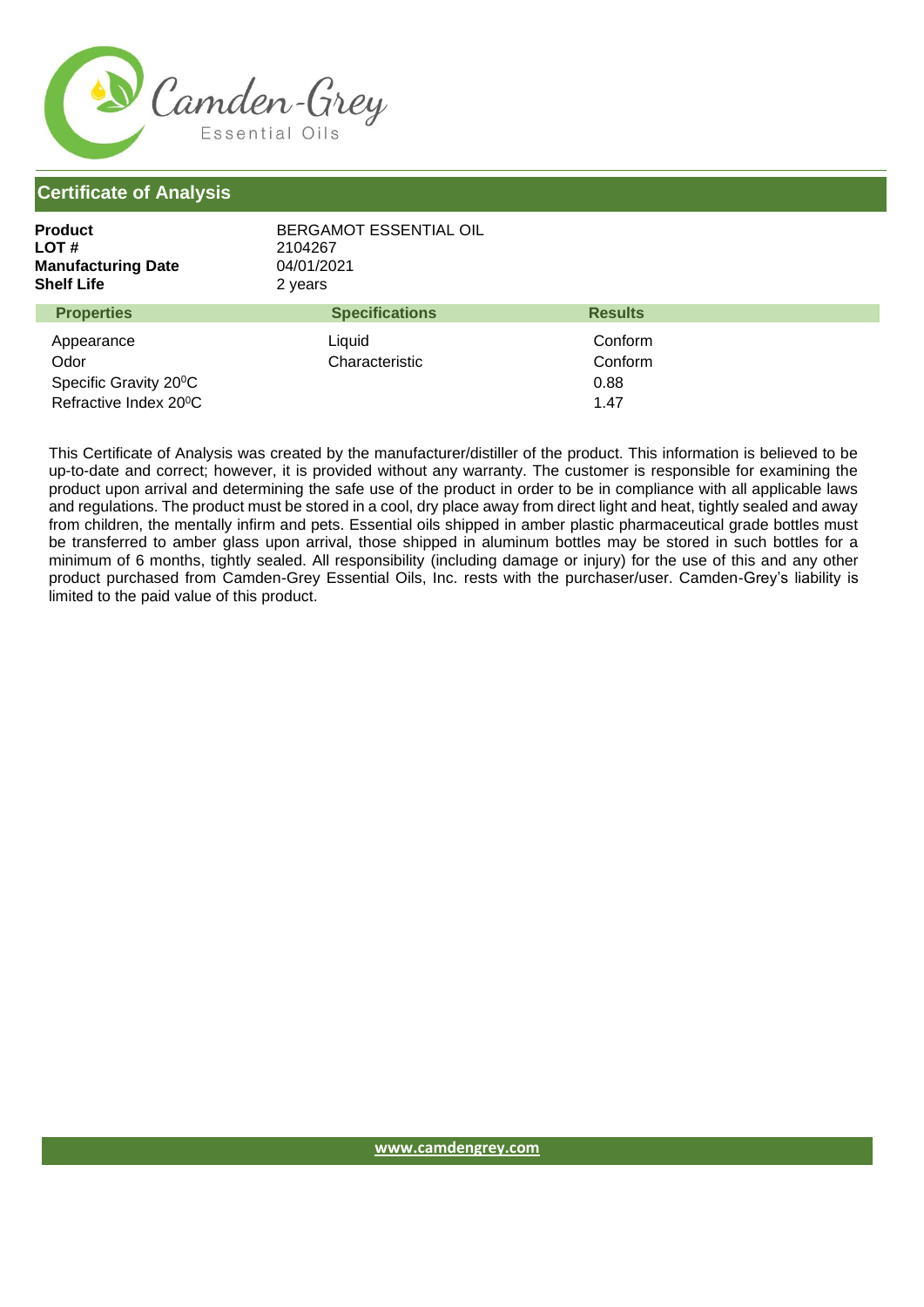

| <b>Product</b><br>LOT #<br><b>Shelf Life</b> | BERGAMOT ESSENTIAL OIL<br>2012051<br>2 years |                |  |
|----------------------------------------------|----------------------------------------------|----------------|--|
| <b>Properties</b>                            | <b>Specifications</b>                        | <b>Results</b> |  |
| Appearance                                   | Liquid                                       | Conform        |  |
| Odor                                         | Characteristic                               | Conform        |  |
| Specific Gravity 20 <sup>°</sup> C           |                                              | 0.88           |  |
| Refractive Index 20 <sup>°</sup> C           |                                              | 1.47           |  |

This Certificate of Analysis was created by the manufacturer/distiller of the product. This information is believed to be up-to-date and correct; however, it is provided without any warranty. The customer is responsible for examining the product upon arrival and determining the safe use of the product in order to be in compliance with all applicable laws and regulations. The product must be stored in a cool, dry place away from direct light and heat, tightly sealed and away from children, the mentally infirm and pets. Essential oils shipped in amber plastic pharmaceutical grade bottles must be transferred to amber glass upon arrival, those shipped in aluminum bottles may be stored in such bottles for a minimum of 6 months, tightly sealed. All responsibility (including damage or injury) for the use of this and any other product purchased from Camden-Grey Essential Oils, Inc. rests with the purchaser/user. Camden-Grey's liability is limited to the paid value of this product.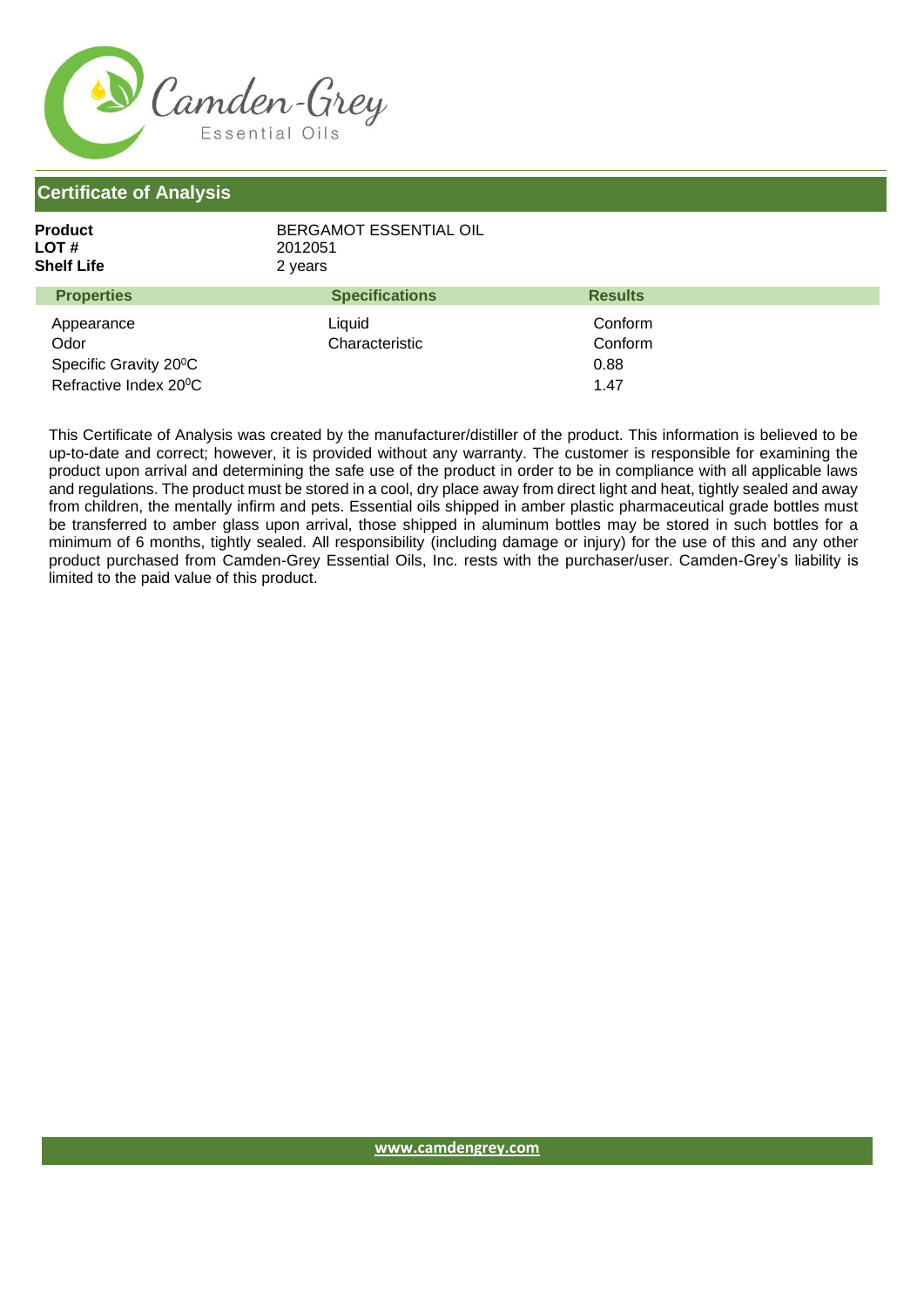

| Product    | BERGAMOT ESSENTIAL OIL |
|------------|------------------------|
| Lot #      | L4366828               |
| Shelf Life | 2 years                |
|            |                        |

| <b>Properties</b>      | <b>Specifications</b> | <b>Results</b>              |
|------------------------|-----------------------|-----------------------------|
| Appearance<br>Color    | Liquid<br>Green       | Conform<br>Conform          |
| Odor                   | Sweet, fruit          | Conform                     |
| Density 20             |                       | 0.871                       |
| Refractive Index 20 °C |                       | 1.4640                      |
| <b>GC Analysis</b>     |                       | Profile similar to standard |

This Certificate of Analysis was created by the manufacturer/distiller of the product. This information is believed to be up-to-date and correct; however, it is provided without any warranty. The customer is responsible for examining the product upon arrival and determining the safe use of the product in order to be in compliance with all applicable laws and regulations. The product must be stored in a cool, dry place away from direct light and heat, tightly sealed and away from children, the mentally infirm and pets. Essential oils shipped in amber plastic pharmaceutical grade bottles must be transferred to amber glass upon arrival, those shipped in aluminum bottles may be stored in such bottles for a minimum of 6 months, tightly sealed. All responsibility (including damage or injury) for the use of this and any other product purchased from Camden-Grey Essential Oils, Inc. rests with the purchaser/user. Camden-Grey's liability is limited to the paid value of this product.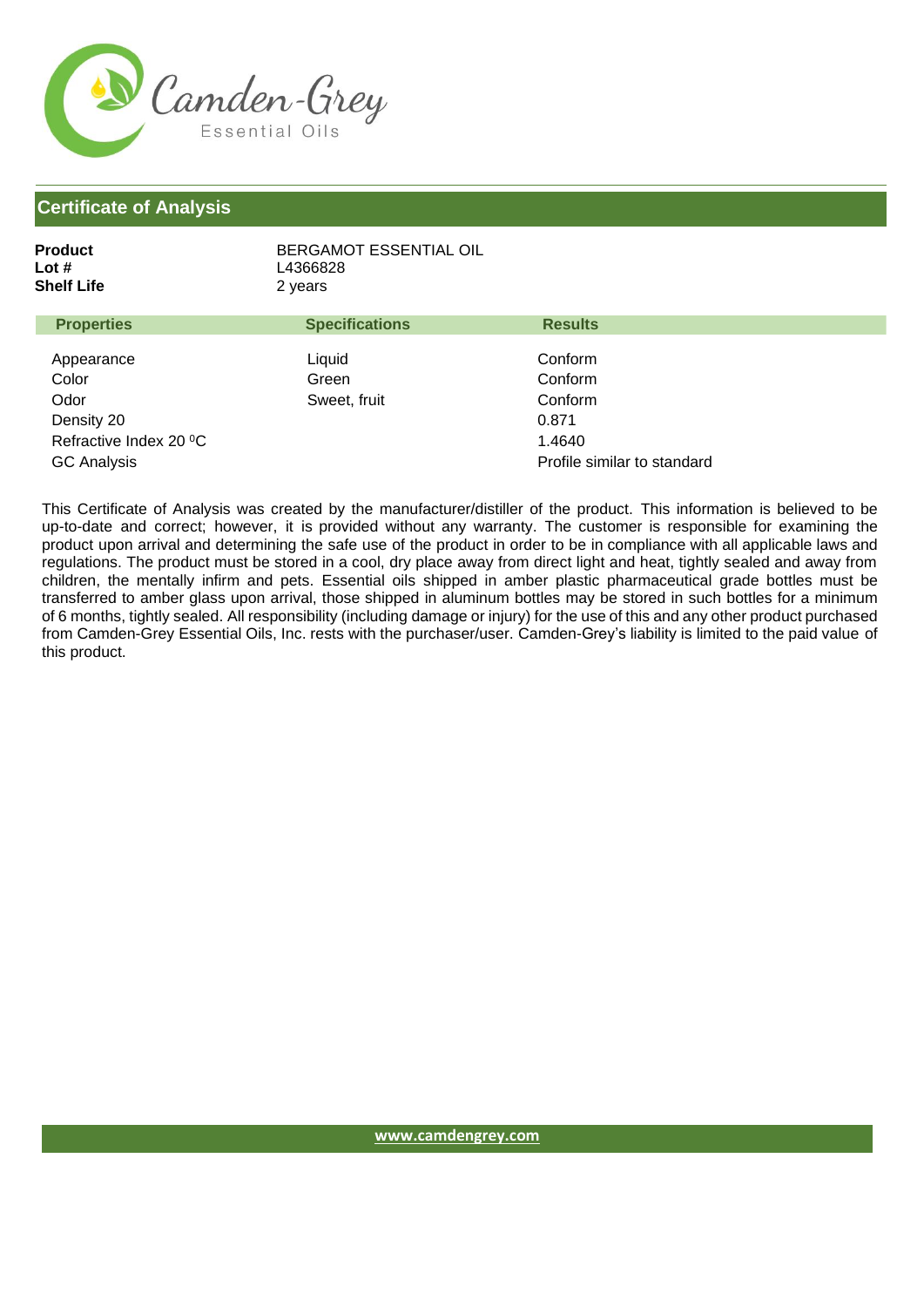

| Product    | BERGAMOT ESSENTIAL OIL |
|------------|------------------------|
| Lot #      | 2001756                |
| Shelf Life | 2 years                |
|            |                        |

| <b>Properties</b>                  | <b>Results</b><br><b>Specifications</b> |  |
|------------------------------------|-----------------------------------------|--|
| Liquid<br>Appearance               | Conform                                 |  |
| Odor                               | Characteristic<br>Conform               |  |
| Specific Gravity 20 <sup>°</sup> C | 0.880                                   |  |
| Refractive Index 20 <sup>°</sup> C | 1.470                                   |  |

This Certificate of Analysis was created by the manufacturer/distiller of the product. This information is believed to be up-to-date and correct; however, it is provided without any warranty. The customer is responsible for examining the product upon arrival and determining the safe use of the product in order to be in compliance with all applicable laws and regulations. The product must be stored in a cool, dry place away from direct light and heat, tightly sealed and away from children, the mentally infirm and pets. Essential oils shipped in amber plastic pharmaceutical grade bottles must be transferred to amber glass upon arrival, those shipped in aluminum bottles may be stored in such bottles for a minimum of 6 months, tightly sealed. All responsibility (including damage or injury) for the use of this and any other product purchased from Camden-Grey Essential Oils, Inc. rests with the purchaser/user. Camden-Grey's liability is limited to the paid value of this product.